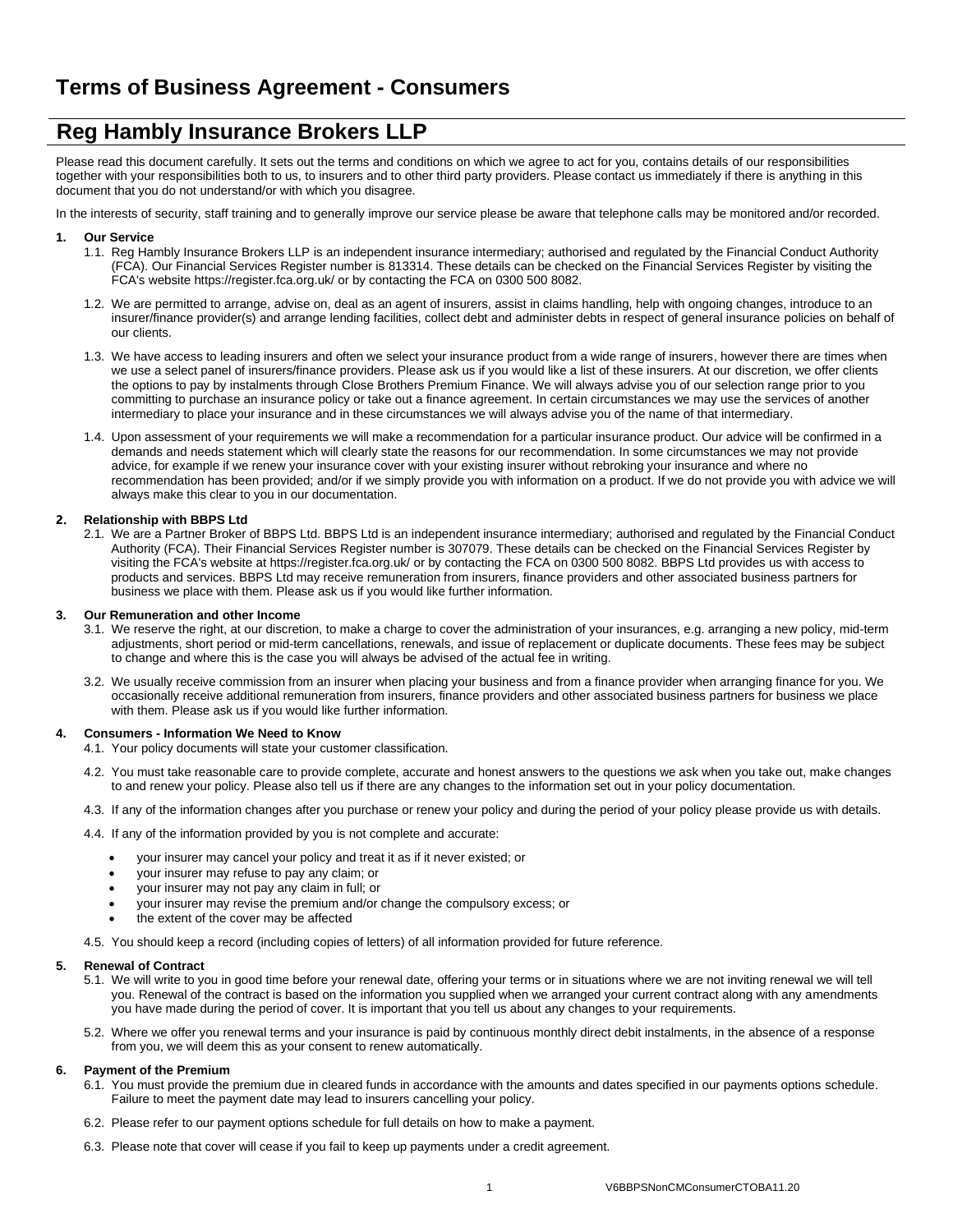# **7. Cancellation Rights**

7.1. Your policy documents will provide you with specific information on your full rights to cancel your insurance. A personal policy which lasts for more than one calendar month offers you the facility to cancel cover (providing there have been no claims), within 14 days from the policy start date or the date when you receive the full policy documentation from us or your insurers; whichever occurs later. You will be entitled to a refund of premium less our administration charge and a charge by your insurer for the time your insurance cover was in place.

# **8. Refund Procedures**

- 8.1. Where you cancel your personal insurance outside the 14 day cancellation period, we reserve the right to charge for our time in providing you with advice and for the administration costs involved. This results in us retaining our original commission and fees.
- 8.2. For some insurance contracts, insurers will not provide refunds for mid-term cancellation of cover. We will tell you if this affects you.
- 8.3. We do not provide refund payments of less than £50.00.

#### **9. Notification of Claims or Incidents**

- 9.1. Many insurers provide a 24 hour helpline in respect of claims. Please refer to your policy documents for contact details.
- 9.2. Please ensure that you report all incidents that could give rise to a claim as soon as you become aware of them either by contacting your insurer or ourselves.
- 9.3. If you receive correspondence from a third party about your claim please pass it to us or your insurer immediately and unanswered.
- 9.4. If you require any assistance with a claim or incident please contact us.

#### **10. Client and Insurer Money**

- 10.1.**We are not authorised to handle client monies, all client money is handled by BBPS Ltd**. Details of who BBPS Ltd are are shown in section 2 above. BBPS Ltd hold all client money in a trust account, the purpose of which is to protect you in the event of financial failure since, in such circumstances, general creditors would not be able to make claims on client money.
- 10.2.If BBPS Ltd hold money on a client's behalf, it will be held in a trust fund that is separate from their own cash assets. These separate trust fund arrangements are commonly known as 'client money'. If they were ever unable to pay their debts, then those to whom they owe money (their creditors) should not be able to make claims on their client money in the separate trust funds as it does not form part of their own cash assets.
- 10.3.The trust arrangement BBPS Ltd use for client money is known as a non-statutory trust. Here, they may use premiums and claims monies they receive to fund other clients' premiums and claims; for example they may pay a premium on to an insurer before they have received it from the client if they believe it is in the best interests of that client.
- 10.4.BBPS Ltd have agreements with some insurers (known as 'risk transfer agreements'). Under these risk transfer agreements the insurers agree that they are responsible to you for any premium that you have already paid to us and that the insurer remains responsible for any premium refunds or claims payments until the premium refund or claim payment is received by you. In this case BBPS Ltd may hold client money due to or from the insurers in the same trust fund.
- 10.5.Where BBPS Ltd do not have risk transfer agreements in place with insurers, the client money they hold will still be protected within the nonstatutory trust. Money held as client money has priority over insurers to the money in the trust fund as insurers granting risk transfer have agreed to subordinate their interests in the trust to those of BBPS Ltd non risk transfer clients.
- 10.6.BBPS Ltd do not use client money to pay commission before they receive your premium.
- 10.7.When BBPS Ltd hold client money on trust for you this gives rise to fiduciary duties upon them that will not be discharged until the client money is deemed to have reached the insurer or product provider (as detailed above, this is when they receive premium in case of risk transfer agreements).
- 10.8.Without affecting BBPS Ltd's fiduciary duties to you, in some cases they may:
	- hold client money in accounts which are outside of the United Kingdom and which may be subject to different legal and regulatory conditions and may treat money differently in the event of a bank failing. If you are a consumer (a person who buys products or services for personal use and not for business purposes) you can ask them not to put your client money in an account in a particular country.
	- pass client money to another intermediary, including ones outside of the United Kingdom where different legal and regulatory conditions apply and where money may be treated differently in the event of an intermediary failing. If you are a consumer, you can ask them to pass your money to an intermediary outside of the United Kingdom or in a particular country.
	- arrange to hold certain investments with a value at least equal to the money that would otherwise have been paid into a separate client account. If they do this, they will be responsible for meeting any shortfall in the client money funds if the shortfall is due to a reduction in the market value of those investments.

10.9.If, in the process of handing client money, they earn interest or benefit from investment income or from foreign rate movements, they will keep any such amounts.

#### **11. Confidentiality and Security**

- 11.1.To help make sure you receive a competitive quotation, offer of appropriate payment options, protection against fraud and to verify your identity, insurers may use publicly available data which they obtain from a variety of sources, including a credit reference agency and other external organisations. Their search will appear on your credit report whether or not your application proceeds.
- 11.2.All information on our records relating to you will be treated as private and confidential and will only be disclosed to others such as our business partners, insurers, credit providers and other third parties who are directly involved in the normal course of arranging and administering your insurance. By accessing our sites and using our services, you consent to any such transfer of information to a third party.
- 11.3.Where you have given us consent we may use the data we hold about you to provide you with a renewal quotation and information about products and services we consider may be appropriate.
- 11.4.Our Retention of your Personal Information By using our services you consent to us and our partners retaining any personal information you have provided. We will retain any personal information only for as long as is necessary to fulfil the business purpose for which it was collected. We will also retain and use your personal information for as long as necessary to comply with our legal obligations, resolve disputes, and enforce our agreements.